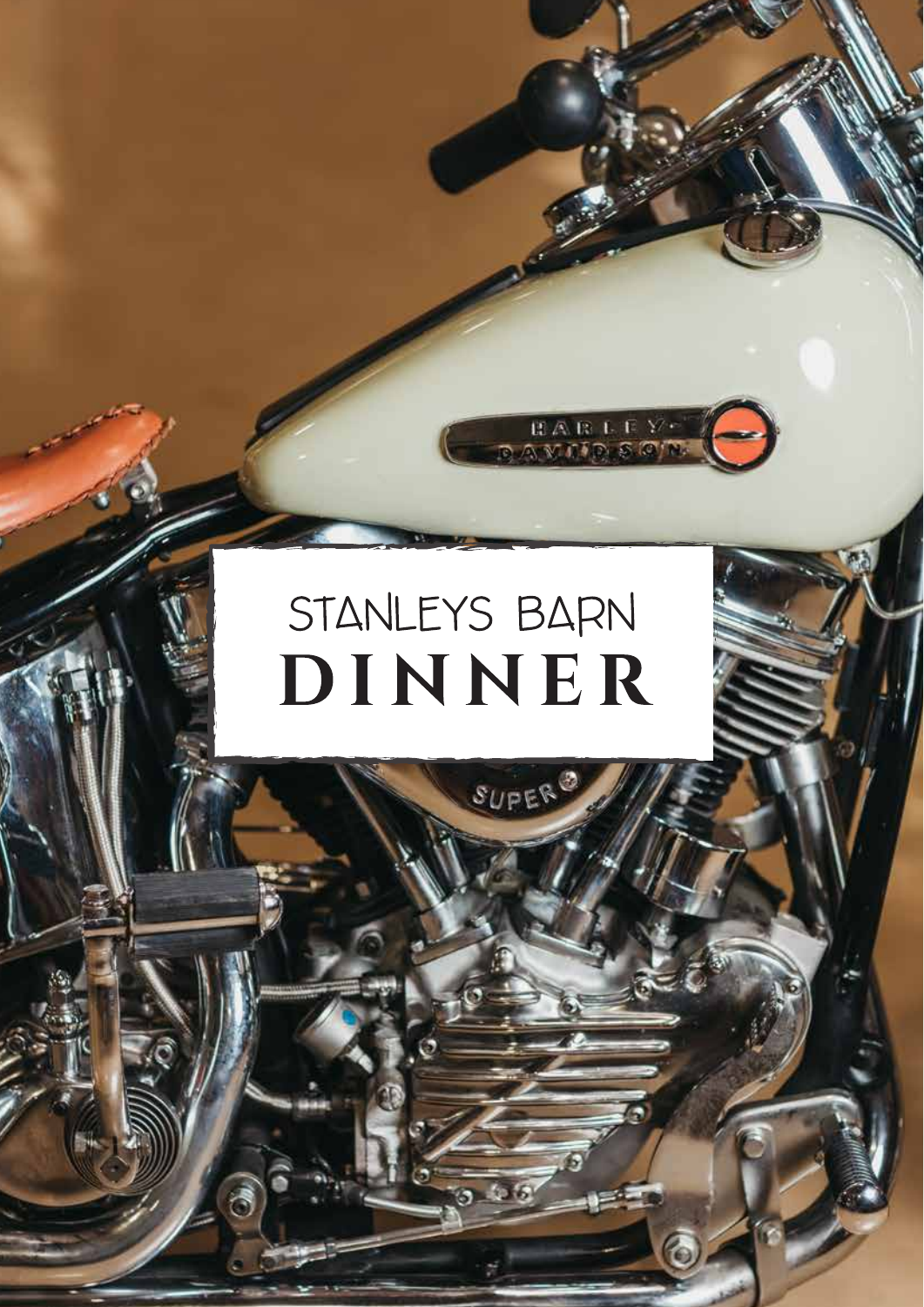## STANLEYS BARN **DINNER**

INTERNATIONAL FLAVOURS USING THE BEST AUSTRALIAN PRODUCE

#### **TO START**

**FRESH COUNTRY LOAF 16**  Whipped house-smoked feta, dukkha, balsamic olive oil

**OYSTERS NATURAL 1/2 DOZ 20 | 1 DOZ 39**  Served on ice with lemon & lime **(GF)(DF)**

**OYSTERS KILPATRICK 1/2 DOZ 22 | 1 DOZ 43**  Grilled w/ shredded smoked bacon & Kilpatrick sauce **(GF)(DF)**

**SCALLOPS 1/2 SHELL 26** *Wild caught, Shark Bay, West Australia* Cooked in the shell topped with miso butter **(GF)**

**PORK BELLY BITES 18** *Darling Downs Queensland (100% Australian-grain fed)* Sticky Korean style pork belly bites, green pawpaw aromatic salad **(GF)(DF)**

**CHICKEN WING NIBBLES 18** *Acacia Valley Australia* Crisp fried wings, Thai BBQ sauce, green pawpaw aromatic salad **(GF)(DF)**

**CUTTLEFISH 26** *Wild caught, Shark Bay, West Australia* Scenic Rim finger lime, mayo, alpine pepper & lemon myrtle salt **(GF)(DF)**

GF=GLUTEN FREE GFO= GLUTEN FREE OPTION DF= DAIRY FREE V= VEGETARIAN VEO= VEGAN OPTION VE= VEGAN